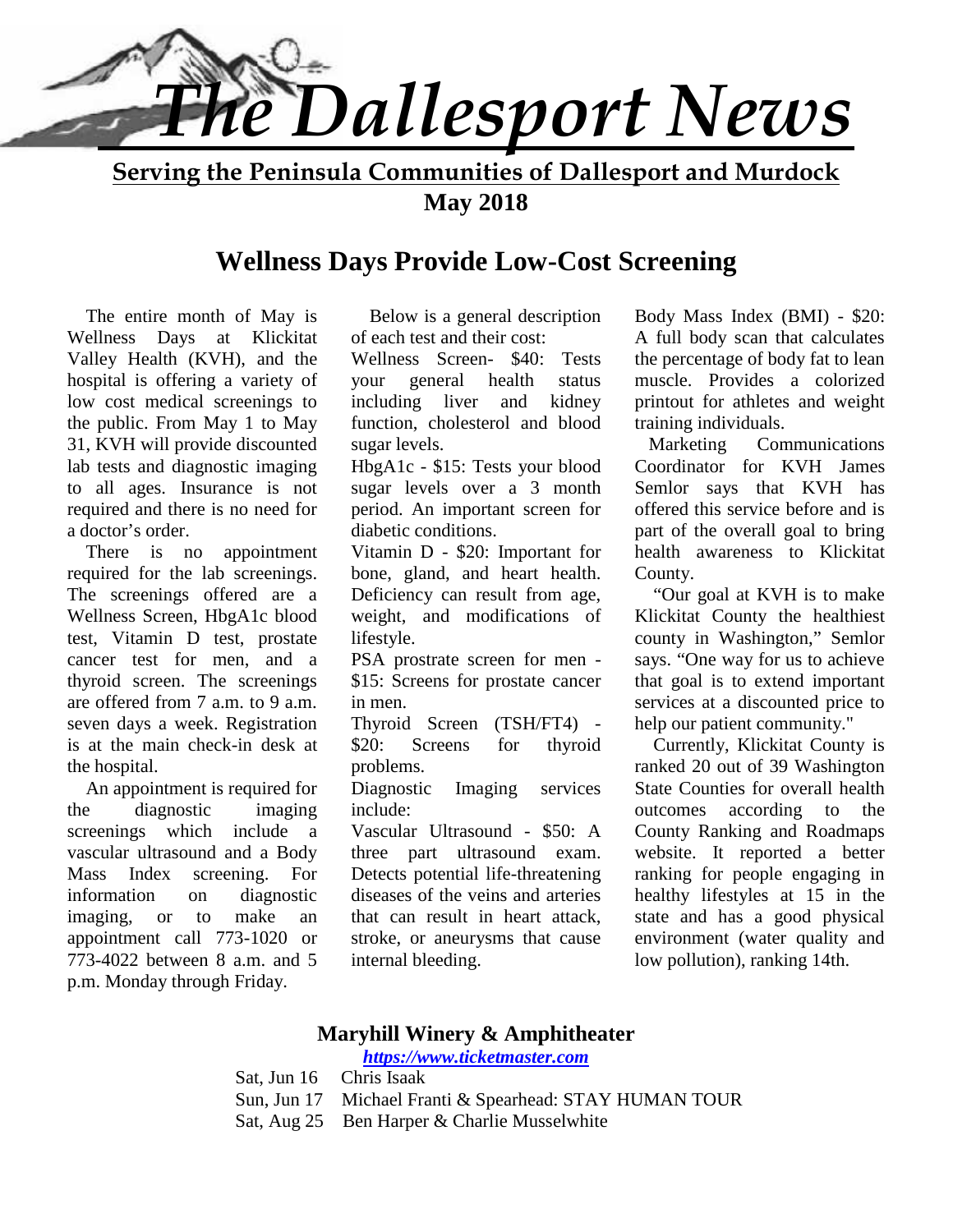## **Book Report By Judy Bane "Empire Made: My Search for an Outlaw Uncle Who Vanished in British India" by Kief Hillsbery**

 Hillsbery explores the 19th-century disappearance of his distant relative, a man named Nigel Halleck. Born in England, Halleck moved to British Colonial India in 1841 at the age of 20  $\frac{1}{2}$  Iowa, Mi to work for the powerful East India Company, but left his post and disappeared into the remote reaches of Nepal. The story shifts back and forth between Hillsbery's modern travels and the complex historical narrative detailing the social and political shifts in colonial life during Halleck's era. The weight of the background historical information does require patience and patrons<br>attention on the part of the reader but it attention on the part of the reader, but it is well worth it. When initial hints surrounding the possibility of Nigel's homosexuality build into something more substantive, the author starts to connect to his distant relative on a more personal level,

 I don't read a lot of non fiction but this one caught my attention and held it throughout the book. It's been said that some travelers can't write and some designated<br>writers can't travel but Kief Hillsbery Washington writers can't travel but Kief Hillsbery can do both. A very enjoyable, engaging read.

## **Columbia Gorge Genealogical Society Day Trip to Yakima**

 **May 12th, 2018** to the Washington State Genealogical Society and Yakima Valley Genealogical Library in Union Gap, Washington. Here are some highlights of what they have to offer.

The Yakima Valley Genealogical Society operates a library open to the public at no charge for genealogical research. The 7,200 sq ft library, considered one of the top genealogical research facilities in the Pacific Northwest, is located at **1901 S 12th Ave, Union Gap, Washington**. Besides the main floor of the library there are three archive rooms, a media room for microfilm/fiche research, a work room and a kitchen. Between the bound volumes on the shelf and the massive microfilm/microfiche

collection, the library hosts an equivalent collection of 35,000 volumes of genealogical research material covering the all of the states in the United States and a large number of foreign countries. This collection also covers a large amount of published family histories. Approximately 900 digital books on county histories and county biographies with a focus on the Midwest: Indiana, Ohio, Michigan, Iowa, Minnesota, Wisconsin, Illinois, Tennessee, Kentucky, Colorado, Kansas, Texas, Georgia & Virginia, plus Parish Registers of England from the Parish Register and many genealogical collections in digital format.

The library has eight computers for patrons to use to do genealogical research. The library also has wifi so patrons can use their laptops. The subscribes to the full international version of Ancestry and to the New England Genealogical and Historical Society. These subscriptions are available for patrons to use at the library. The library also has 150 years worth of the NEGHS magazines on CD for use of the patrons along with numerous genealogical instructional CD's. The society library is the designated official library for the State Genealogical Society. It is also the designated library and repository for the records of the Washington State Chapter of the Daughters of the American Revolution. https://yvgs.net/cpage.php?pt=6

Travel is on your own, car pooling is great, meet at the library at 11:00am. We will have a library tour by Opal Myhers our regional representative for Washington Genealogical Society, research time and there are many restaurants nearby for lunch. Please email or call by the 1st of May if you plan to attend so I can inform Opal of how many are attending. *Georga Foster President, Columbia Gorge Genealogical Society 541.296.2882 georga.foster@gmail.com*

> **Monday, May 28, 2018 All libraries closed in Observance of Memorial Day**

#### **Goldendale Community Library**

remodel is underway! We are now open in these temporary locations

#### **Goldendale City Hall**

1103 S Columbus Ave Monday–Friday, 10 am–6 pm Pick up holds, return items, check out Lucky Day books and other materials, read magazines and newspapers, or use library computers, printers and Wi-Fi,

#### **Father's House Fellowship 207 S Klickitat Ave**

We'll be holding library programs and events here. See the events calendar for the full schedule.

#### **Goldendale/Klickitat Bookmobile**

The bookmobile will continue its normal runs. See schedule below.

**Klindt's Bookstore** 541-296-3355 315 E. 2nd Street, The Dalles Hours: Mon. – Sat. 8:00 am– 6:00 pm Sundays 11:00 am - 4:00 pm

**The Dalles/Wasco County Public Library** 541-296-2815

wascocountylibrary.com

722 Court Street, The Dalles **HOURS:**

Monday-Thursday 10 a.m. to 8:30 p.m. Saturday: 10 a.m. to 5 p.m. Closed Sunday

*\*FREE wireless Internet access* inside the library and on library grounds.

**White Salmon Valley Community Library** 509-493-1132 - Town & Country Sq. White Salmon Open Tuesdays 10:00 am - 8:00 pm Wed.-Sat. 10:00 am - 6:00 pm  *\*FREE wireless Internet access*

#### **Goldendale Community Library**

(509) 773-4487 131 West Burgen Street Goldendale, Open M Tu W Th F Sat 10-6:30

#### **Bookmobile**

Fort Vancouver Regional Library 1-888-546-2707



**Wednesdays May 2nd, 16th., 30th . Lyle Market 9:45am-10:15am Lyle High School -10:25am-12:30pm Dallesport School- 1:45pm – 3:00pm**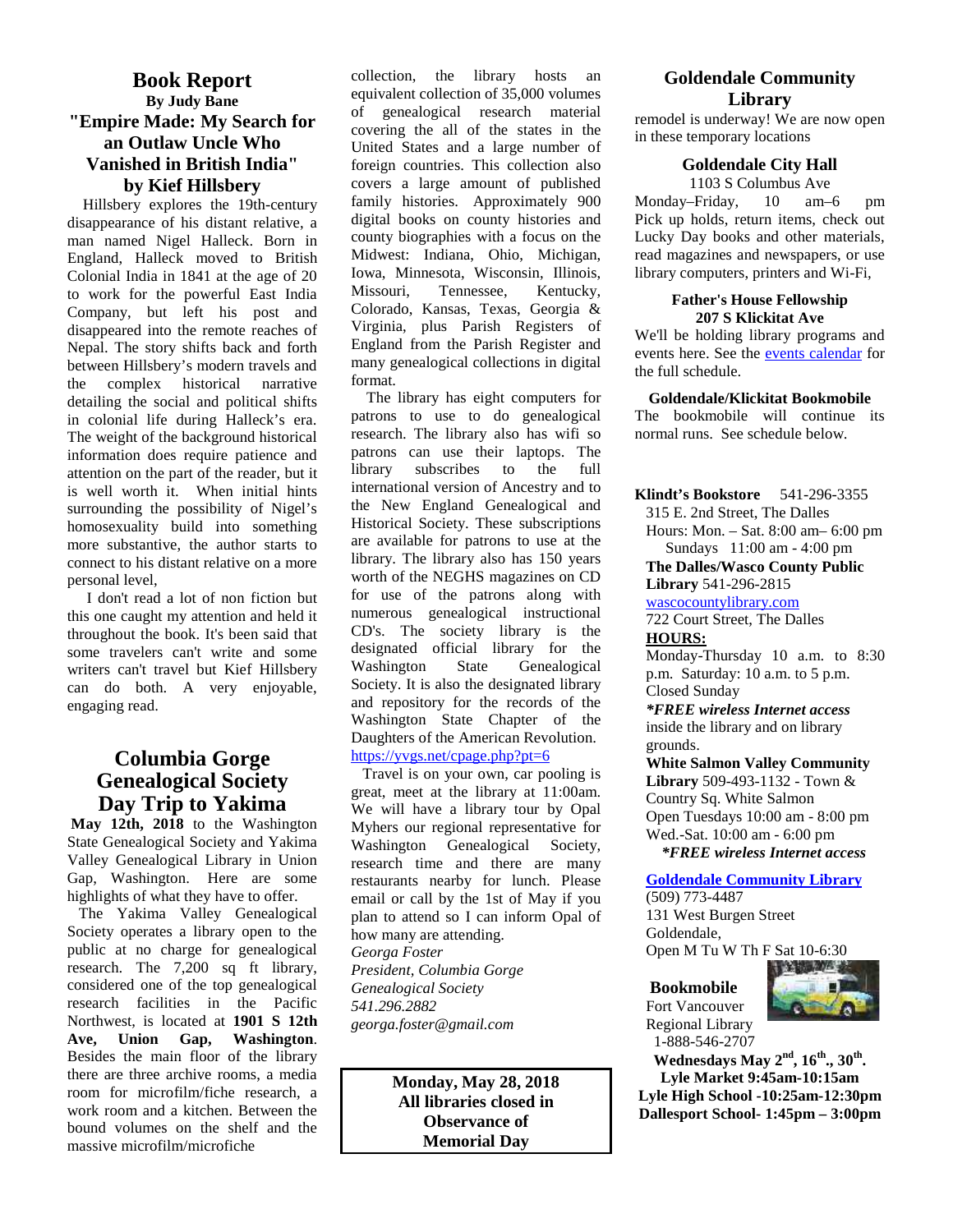#### **Community Council Corner** By P.J. Sisseck **Community Council Report for April 12, 2018**

Our first speaker was Jim Smith, Operations Manager for Klickitat Public Utility District. He reported on water resources and wastewater management. The Bond for the wastewater treatment plant is within a few years of being paid off. Plans are in the works to also include discharges from the Murdock area, as the facility is now running at about 50% of capacity, and 75% would be more efficient.

Ron Schultz, Chief Engineer of KPUD, presented outage statistics. Considering the number of customers and service hours available, our power was on 99.973 % of the time during 2017. This takes into account five outages for a total of 23 hours during the heavy weather of January 2017, 31 hours for a failed fuse in July 2017, and a November windstorm that resulted in 1,560 hours of down-time at various places throughout the system.

KPUD is moving ahead on a "Pond Storage" project. This is a means of having  $11,000$  acre/feet of water the available for power generation during times of low flow on the Columbia River. It is being built on the former aluminum plant site east of the Stonehenge Memorial, along Highway 14.

Yakima Nation Housing Authority has purchased the north half of the property being considered for a housing project. A "Pre-Submission Request" surgery, p<br>form was filed with Klickitat County in magnifying form was filed with Klickitat County in early April, with a proposal for a 42 lot<br>single-family subdivision. Plans single-family subdivision. include access from  $3<sup>rd</sup>$  Avenue on the north and Sunridge Avenue from the west. An emergency access is envisioned, via Sunridge on the east to Dallesport Road.

Please join us for the next Council meeting on **May 10th . 7pm** at the Dallesport Community Center. www.dallesport-wa.org

## **Dallesport Water Dist.**

P.O. Box 131 Dallesport, WA 98617 If you have any questions regarding your water system, please feel free to contact us: Dave Griffin, DWD Manager 541-980-6756, www.dallesport-wa.org or dwdmanager@qnect.net Jana Greenfield DWD Clerk 541-980- 6514, or dallesportwater@gmail.com **Monthly meetings are held on the 2nd Wednesday of every month at 6:00pm at the Dallesport Community Center.**

**K.C.F.D. #6 Dallesport/Murdock Fire Dept. Breakfast May**  $19^{\text{th}}$ **.**  $7\text{-}10$  am  $\frac{\text{is made}}{\text{working}}$ **Dallesport fire station All proceeds go to the Dallesport Fire Department Building Fund….. All you can eat Pancakes Endless Coffee & Juice… \$5.00 per Person**

## **Pancake Breakfast & "White Cane Awareness Day" Saturday, May 5th**

There will be a special donation jar available to collect donations for "White Cane Awareness Day". The funds collected will be help support various sight programs sponsored by Pacific North West Lions Foundation. It will provide free health screenings for adults and children to check for glaucoma, vision loss, high Other blood pressure and diabetes, which can lead to blindness or other vision problems. Special grants are also provided for patients who are unable to pay for sight treatment such as cataract surgery, prosthetic eyes, special equipment, computer software for Braille instruction for the blind and visually challenged, and much more. Show your support by making a donation and also enjoy a delicious breakfast, too!

## **National Do Not Call List**

If you have begun to receive calls from telemarketers and would like to be put on the "No Call List" there are 2 options.

**1.** Call 1-888-382-1222. You must be calling from the number you wish to register. You will get an automated recording that is very simple to use; just

a few choices are asked and the process is complete. The request will be good for five years.

**2**. If you would like to do it online go to www.donotcall.gov.

## **Klickitat County Sheriff's Posse**

The Klickitat County Sheriff's Posse is made up of citizen volunteers working in a partnership with the Klickitat County Sheriff's Office to reduce crime throughout Klickitat County. This is accomplished by establishing and maintaining a safe living environment for the citizens, which includes the right of all persons within Klickitat County to be free from criminal attack, to be secure in their possessions and to live, travel, and exist in peace.

Services provided by Posse members include, but are not limited to:

Crime prevention patrols Air wing support and training

Drug enforcement - by assisting the Sheriff's Office in shutting down illegal drug houses

Animal control enforcement

Mounted search and rescue

Mounted and unmounted security for various functions

Security patrols

Crime scene protection

Evidence searches

Participation in local parades

Participation in rodeo events

Supervise inmate work crews mounted or unmounted activities/duties as directed by the Klickitat County Sheriff

If you are interested in joining the Klickitat County Sheriff's Posse, please fill out and bring in a **Posse application**. For more information about posse duties and activities, call Chief Civil Clerk Traci Gunnyon at 509-773-2380 or e-mail tracig@klickitatcounty.org.

We have at least two Posse members here in Dallesport that are always ready to help. They are:

Anthony Rizzi 541-980-4515 and Shane Cagle 360-701-5466.

## **Mobile Farmers Market**

By Lyle News, Mildred Lykens Gorge Grown summer Mobile Farmers Market : The Lyle stop will be: Fridays 4 to 6 p.m. at French's Farm, 620 State St., starting **May 18th .** and running through October and possibly beyond. Matt has requested that no other vendors join them for this location for the 2018 season, however if anyone local is interested in either selling produce or products directly to the Mobile Farmers Market or purchasing wholesale local produce, give them a call: (808) 419-1016.

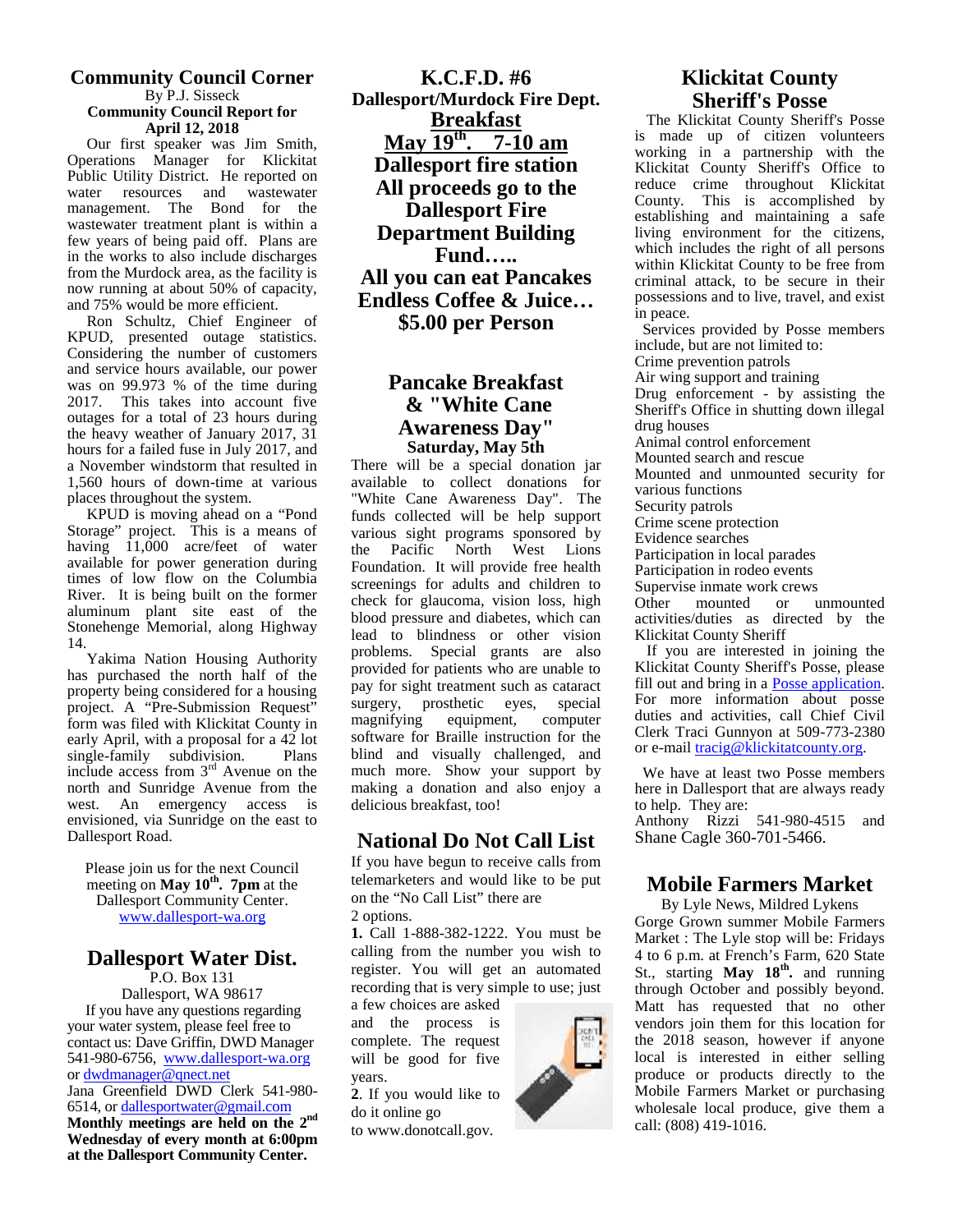#### **Triage Vol II, Issue IIII**

April 23, 2018

WOW… 24 new EMTs in our county. This is HUGE.. the time commitment the instructors; Paramedic Maria Simms and Fire Chief Wes Long put in was truly a labor of love and their commitment to the welfare of the citizens of Klickitat County. And the students who put in over 200 hour of fiscal footing. class room, study and practice time .. Truly a community commitment. This class and actually all of us own a huge shout out to the South West Region Trauma Care Council for their generous grant dollars to make this class affordable. And I would be remiss in not saying thank you to Klickitat Community Health Hospital, Skyline Hospital, Stamina EMS, Mid- Columbia Fire & Rescue and our own staff for allowing these students the opportunity to learn pre-hospital skills first hand and their encouragement thought out this four month process.

KCEMS was also the recipient of a Department of Ecology grant for communications equipment for emergency preparedness. This could not come at a better time as we recently had two of our portable radios fail and are out of service.

Your board met and discussed the future finances of the district and looked at what it will take to not only keep us competitive in the market place but allow us to get back on a more solid We recently had to restructure some outstanding debt to purchase our remounted ambulances. This basically amounts to the district funding its operation on loans (credit) as we do not have the resources to cover all the equipment needs we have. The truth is we are just able to manage with the limited resources we have. We are always on pins and needles if some catastrophic event should occur. We also have a need from you. We need a number of community members He 10-12 to be part of a one day planning process. This small group will help and encover and example us with regards to our levy and Districts guide us with regards to our levy and how we should approach this. If you are interested in sharing your input

please contact me. It should not go longer than 4 hours and will most likely be on a weekend.

Finally we are soliciting for a replacement Board Member. This person needs to reside in the eastern part of the county. If you are interested in serving your EMS District as a board member please contact me for more information.

Thank you for your support--

*Dave*

*Dave Lapof, Operations Manager for Klickitat County EMS District No.1, and has been involved in emergency services since 1988, staring his career as a volunteer on Lummi Island in Whatcom County, and served 20 years as a volunteer firefighter in both Washington and Oregon, before becoming a chief officer for the past seven years*

*can be contacted at dlapof@kcems1.com or 541-272-1958 and encourages everyone to visit the Districts Facebook page at https://www.facebook.com/KCEMSD1/*

## **Klickitat County Granges Marking Heritage**

More than 70 grangers and friends Column clouds count crowded into 1894 from across the county crowded into Goldendale Grange Hall Sunday, March 4, 2018 for a celebration of Grange Heritage in Klickitat County. All seven, currently active granges

were present; Centerville #81, Columbia(Lyle) #87, Glenwood #94, Mountain View (White Salmon #98), Grange<br>Alder Creek #890, Trout Lake #210 riverboat Alder Creek #890, Trout Lake #210 and Goldendale #49.

Although no longer active, Pleasant Valley #146, Woodbine #243, Dot #252, White Creek #1075 and Spring Creek Grange #162, were represented in the historical activities.

Grange history dates back to the early 1890s when 34 grange halls were located in Klickitat County. As roads and transportation improved these small local units consolidated into the Granges we have today.

Representatives from each participating local grange provided a written history along with pictures and other artifacts depicting their long history. Klickitat County enjoys the distinction of having many of the oldest and lowest Grange Hall numbers in the state.

It is interesting to note that four State Grange Conventions were held in Klickitat County — Goldendale 1891, White Salmon 1893, Lyle 1897 and Centerville in 1904. A note found in Columbia Grange Minutes states, "The Washington State Grange Session, was to be held in Vancouver. Columbia Grange voted on and passed a motion to notify all granges in Klickitat County that their teams of horses and wagons could be left at James Lyle's or John Olson's so that Grange members could take the to the Vancouver Convention." Roads on the north side of the Columbia between Lyle and Vancouver had not yet been completed. Klickitat County has been honored by several state officers through the years: William Olson, from Lyle, was one of the first. He was State Lecturer from 1897 to 1899. Records indicate he was the oldest surviving charter member of the State Grange in 1963 when he passed away. He had attended every session for 50 years until 1962 when failing health caused his absence. Locally he donated the land, the lumber and helped build the Columbia Grange Hall in 1889.

Ray Hill, a Goldendale native, was our last State officer, he was elected State Overseer in 1972 and became State Master in 1983. He came from a family with deep roots in the grange. In 1956, Chester Hill installed his son Ray as Master of Goldendale Grange, his granddaughter Lynn Hill as Junior Master; granddaughters Susan and Sandra and grandson Kenneth as officers of the Junior Grange and daughter-in-law Helen Hill as Lady Assistant Steward of the Goldendale Grange. This occurred in the same ceremony with Chester Hill's youngest son, Harold, Master of East Klickitat Pomona, acting as Installing Marshall.

In typical grange fashion, the day's festivities started with a generous potluck style meal. A grange member passing through the buffet line remarked, "this is what Grange is all about, lots of good food and good company."

Celebrations are not complete without a cake. Cake decorator, Lanae Johnson, provided that special cake again this year. It was a chocolate raspberry cake decorated to depict the seven-sided grange symbol that even included the sheaf of wheat.

Grange members listened intently while JT Cahill recited the FFA Creed and FFA members Austin McKune, Grace Hanning, Delaney Kindler, Leslie Smith, Tiana Watson performed the opening FFA ceremony. Good luck is offered these students in their future completion.

The remainder of the day was spent munching on desserts and telling grange stories.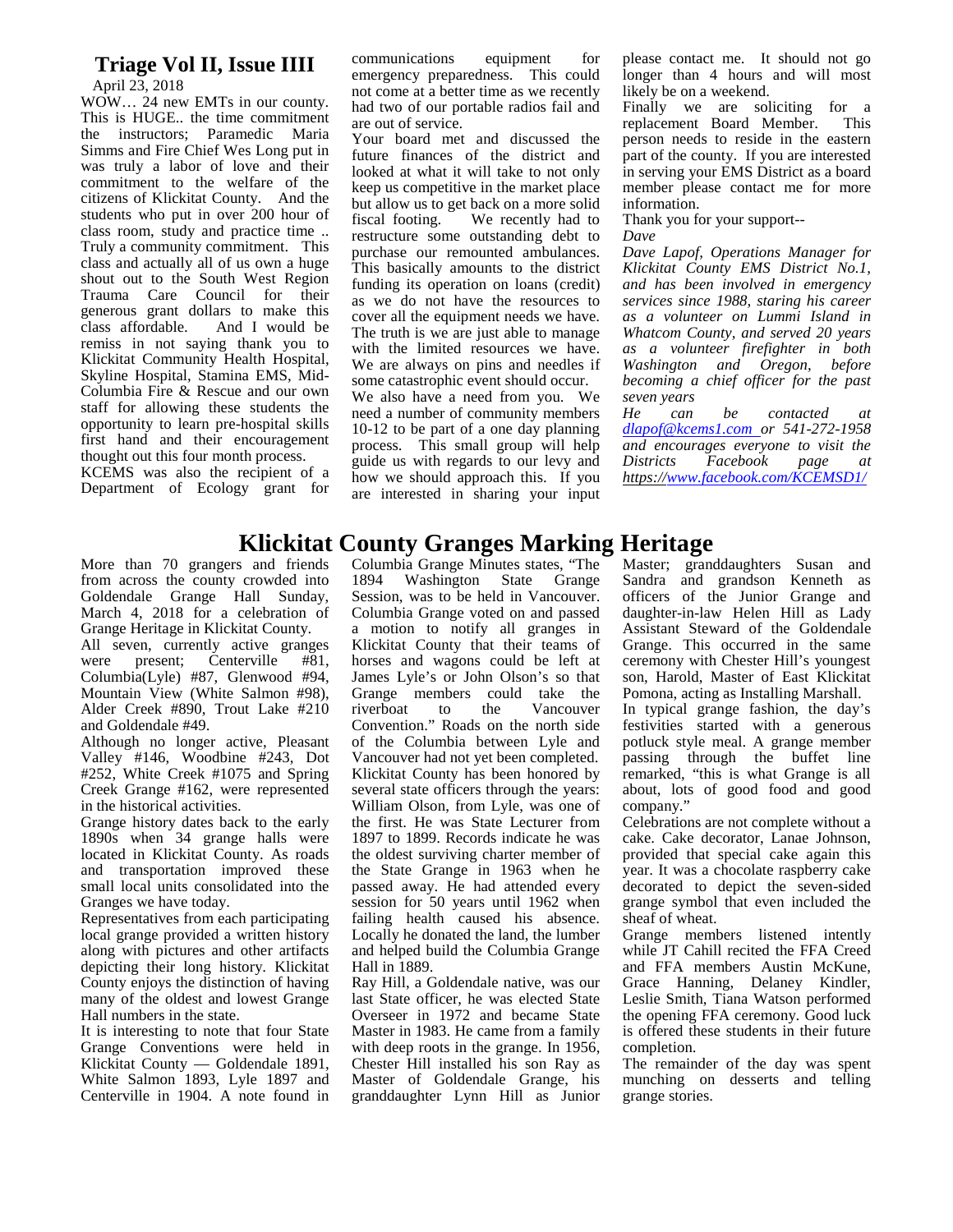

For the latest information on Lyle School District, visit the website for the school district. **http://www.lyleschools.org**

# **Fun Times for the Family**

## **The Dalles Dam Visitor Center**

The Dalles Dam Visitor Center is open 9 a.m. to 5 p.m., Friday through Sunday, between **May 1 and Memorial Day weekend.** After Memorial Day, the center begins daily operations, seven days a week through Labor Day weekend. Labor Day through the end of September, weekend only operations resume. No fees are charged at this location. Call to inquire about tour availability. **FREE** fun and educational. Amenities and activities: Restrooms, Children's activities, Exhibits, Fish viewing, Picnic shelter, Drinking fountain, Rose garden, Scenic views of Mt. Hood. **Information:** 541-506-7857 or 541-296-9778

## **Mother's Day Brunch Buffet May 13th. 2018**

11 am to 2 pm at the Columbia Gorge Discovery Center & Museum. It's free admission for the whole family all day and the Columbia River Trading Co. museum store is having a special store-wide sale to help you find that perfect gift that both you and your mom will love. After brunch, catch the Birds of Prey show, visit your favorite exhibit or just wander the grounds and enjoy the spring greenery.

\$18 per person, \$8 Children 10 and under, Children under 5 eat for free **MENU**

Fresh Fruit, Assorted Quiches, Pancakes, Bacon, Sausage Gravy & Biscuits, Home Fried Potatoes Fresh Fruit Juice, Cheesecake, Hot and Cold Beverage Included

## **KLASAC Training Coming**

By Lyle News, Mildred Lykens

Rita Pinchot, KLASAC coordinator would like to invite you all to attend an upcoming training being sponsored in part by the Klickitat and Lyle Against Substance Abuse Coalition. "Please join us on **May 11 from 9 a.m. to 4:30 p.m.** for a day of action and learning with National CADCA trainer, Dave Shavel. This is a rare opportunity to hear from a national expert about how we can make prevention work in our rural communities and learn effective strategies for outreach and making real change. CADCA provides training and technical assistance to over 5,000 coalitions nationally and around the world. They are experts when it comes to coalition work and prevention strategies that create effective change, and we are excited for the opportunity to bring them to our community! To learn more about CADCA, go to: http://www.cadca.org. If you would like to attend this training, RSVP by Wednesday, April 25 to me at ourklickitat@gmail.com. I encourage as many of you as possible to take advantage of this opportunity!" Call: (360) 952-3569.

## **KLASAC**

**(Klickitat, Lyle Against Substance Abuse Coalition) May 16th . 5 - 6:30 pm** Meets the 3rd Wed of each month. Alternates between Klickitat and Lyle

**The Library Bookmobile Winter Hours Wednesdays May 2 nd ., 16th., 30th . Lyle Market 9:45am-10:15am Lyle High School -10:25am-12:30pm Dallesport School- 1:45pm – 3:00pm**

**Dallesport PTO Meeting Tue, May 1st. 2:45pm – 3:45pm Monthly on the first Tuesday School Board meetings will be held @ 6pm on the fourth Tuesday May 22, 2018**  *Support your school and attend a meeting.*

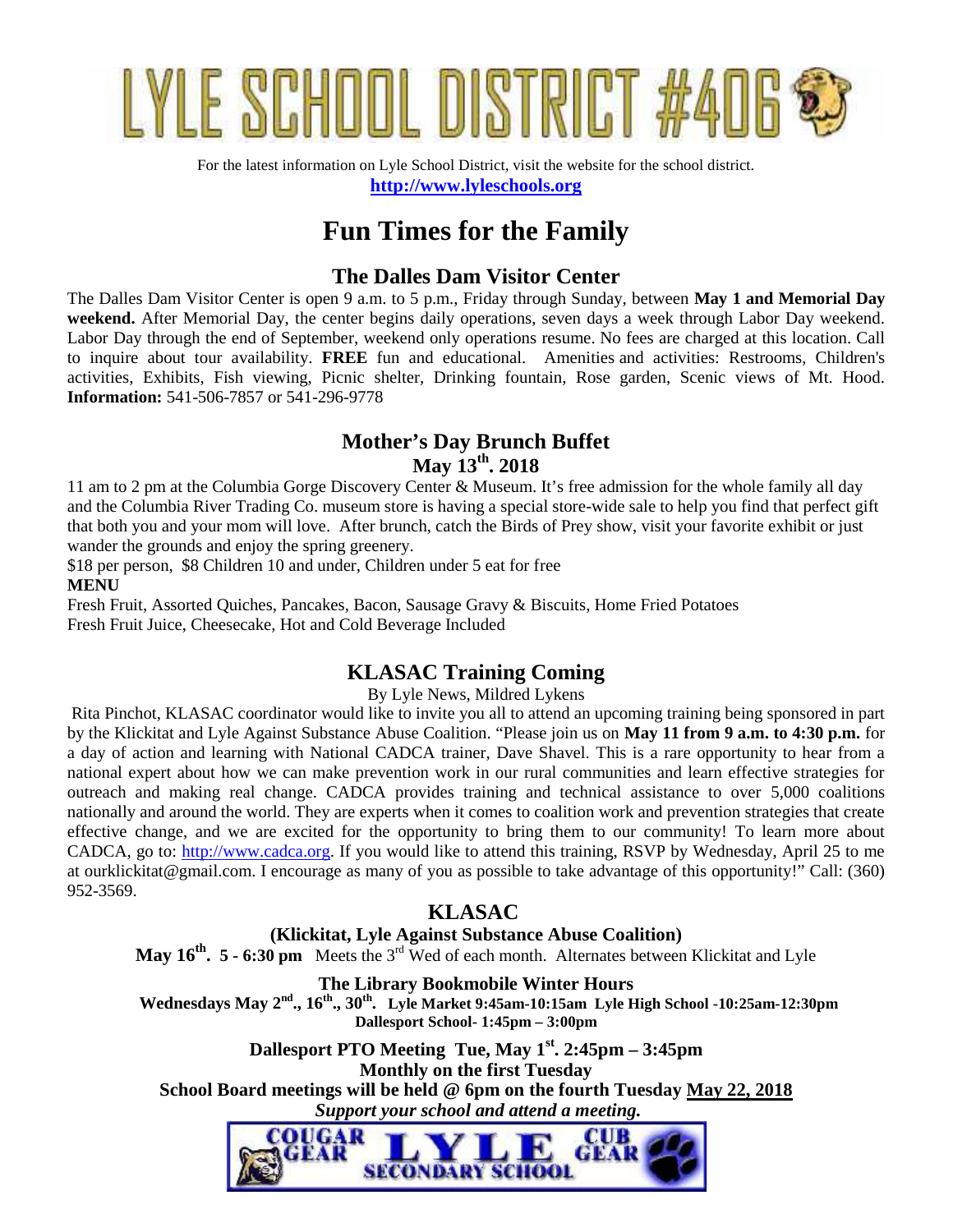#### **Dallesport Spring Bazaar May 4, 2018 - May 6, 2018**

Spring Bazaar and Pre- Mother's Day Sale. Come Check out our Awesome Vendors with Great Gifts for Mother's Day!! Proceeds will benefit Veterans Home Fires Burning. Raffle. Food, Pop and Water Available. Lemonade Stand Fundraiser!

Dallesport Community Center on 6th Street

Friday May 4th -12 - 6pm Sat. May 5th - 9 - 5pm

Sun. May 6th - 9 - 5pm

Barbara Rauch 541-980-5572

## **NYC Comes to the Granada!**

#### **May 5, 2018 6:00 PM - 8:00 PM**

http://www.granadatheatrethedalles.com If Music be the Food of Love, Play On! A concert of excellent music spanning from Mozart to Cole Porter, featuring dramatic mezzo, Anna Viemeister, and the BEST musicians the Gorge has to offer. We're bringing a flavor of NYC to TD!! This concert is a mix of Classical, Jazz and Latin influenced music, with a little bit of musical theater. One of Anna's many passions is bringing people together to create artistic opportunities for performers and music lovers alike. Along with her work with 501c3 Vocal Productions, she is ecstatic to be able to bring her art and passion to her home town of The Dalles and, in true musical form, will be collaborating with immensely talented local musicians of the Gorge. With something for everyone and very kidfriendly, this will be a fun evening for the whole family and a truly wonderful musical journey! \$25.00 per Ticket<br>Granada Theatre` 221 East S

221 East Second Street The Dalles

Doors Open @ 6:00 PM Show Starts @ 7:00 PM Information: 815-993-6585

#### **Dog Days at Maryhill Winery** *May 19, 2018 10:00AM-6:00PM*



*May 20, 2018 10:00AM-6:00PM*

Bring your best four-legged friend to Maryhill and receive a complimentary

tasting. (Just bring your leash!) Throw a frisbee for Fido

and romp and play. Top off the day with a glass of wine on our beautiful terrace. Don't forget, we are dog-friendly all year long!

## **Live Sessions Concert Benefit**

**May 5, 2018 7:00 PM - 9:00 PM** Local musicians perform to benefit The Dalles Sister City Exchange Program. Performers include: Ben Ballinger, John Donovan, Les Vaughn, Lesley Saunders, and The Brown Brothers. The event is part of the Live Sessions concert series, a family friendly music series aimed at<br>benefiting local non-profits and benefiting local non-profits and showcasing local musical talent.

The Riv Cafe (formerly The Riverenza) 401 E. 10th St., The Dalles

Contact: Dale Brandenburger 907- 7233982

\$5 for adults, \$1 for youth under 17, or bring a plate of tasty treats.

#### **Spring Plant Fair 2018 May 12, 2018 9:00 AM - 2:00 PM**

Oregon State University's Wasco County Extension Service, along with Wasco Contact County Master Gardeners, together with NORCOR Juvenile Detention, is pleased to announce their SPRING PLANT FAIR 2018! Flowers / Vegetables /  $\frac{341-256}{\text{office}}$ Herbs

Food Booths Crafters, Artists Education Demonstrations Proceeds go to providing community plant education. The Dalles City Park - Open to Public

#### **Raices Plant Sale May 12, 2018 9:00 AM - 3:00 PM**

http://nextdoorinc.org/events/raices-plant sale/

Need plants for your garden? Visit The Next Door in Hood River for the annual Raices Plant Sale! Over 20 varieties of organically grown herb, veggie, and flower starts available for just \$3-5. Tomatoes, hot and sweet peppers, eggplant, basil, melons, squash.  $e$ ggplant, basil, melons, sunflowers, and much more! All proceeds benefit The Next Door's Raices Cooperative Farm. Plant starts are \$3-5 The Next Door Hood River 965 Tucker Road

Jody O'Connor jodyo@nextdoorinc.org 541-436-0313

## **Creative Kids Workshop - Mother's Day**

#### **May 12, 2018 10:00 AM - 12:00 PM** http://www.nwprd.org

Drop kids off or work along side them, and let their creativity run wild! Children of all ages will enjoy working on crafting a specific DIY project to create a special Mother's Day gift they can cherish forever. \* Fee includes: experienced staff and all the supplies to make a memorable gift. Kids of all ages welcome! \$5.00 Saturday, May 12th 10 a.m. - 12 p.m. Register by: May  $7<sup>th</sup>$ . Sorosis Park Northern Wasco County Parks and Recreation District (541) 296 - 9533 602 W. 2nd St. The Dalles Admission: \$5.00

#### **Gorge Youth Center Land Dedication Celebration Ceremony May 12th, 2018 11 am to 12 Noon http://www.actsTheDalles.org**

The Community Is is invited to join us on Saturday, May 12th, 2018, at 11 am. We want to invite our city and surrounding Communities in celebrating and the dedication of the land and the location, as the future site of GORGE YOUTH CENTER.

2401 W 7th Street, The Dalles, Oregon. Just behind Coastal and Motel 6, on 7th St. Look for our Signs and Tent on May 12th!<br>Contact Dennis

Catmull, Capital Campaign Director and Project Manager or Joe Martin, Executive Director Ph: 541-298-4277 ACTS Int. and GYC **FREE** 

## **Mother's Day at Maryhill May 13, 2018 10:00 AM - 5:00 PM**

**http://www.maryhillmuseum.org** Come explore Maryhill with mom. From couture attire in the Théâtre de la Mode exhibition and dreamy Art Nouveau glass to artifacts from Queen Marie's personal collection and expansive landscapes, Maryhill's exhibitions are full of treasures that will delight mom. All mothers receive free admission on Mother's Day and a free mimosa (or other choice of drink) with lunch orders at Loïe's Café.

Maryhill Museum of Art | 35 Maryhill Museum Drive, Goldendale, WA 98620 Contact: 509-773-3733 Free to \$12.00

## **Memorial Day Weekend Wine Sale & Anniversary**

Maryhill Winery welcomes visitors to its tasting room in the Columbia River Gorge with special releases, live music, seasonal food and its award-winning wine.

Experience all that Maryhill has to offer by listening to live music on the Tuscan-style terrace (1pm-5pm) featuring Matt Brown & JD Eicher (Saturday), Signatures (Sunday) and Ian James (Monday). Spend the afternoon playing bocce on one of four world-class courts, and delight your taste buds with food available for purchase by Goldendale's Oink n Moo Smokin' BBQ from 12pm-5pm.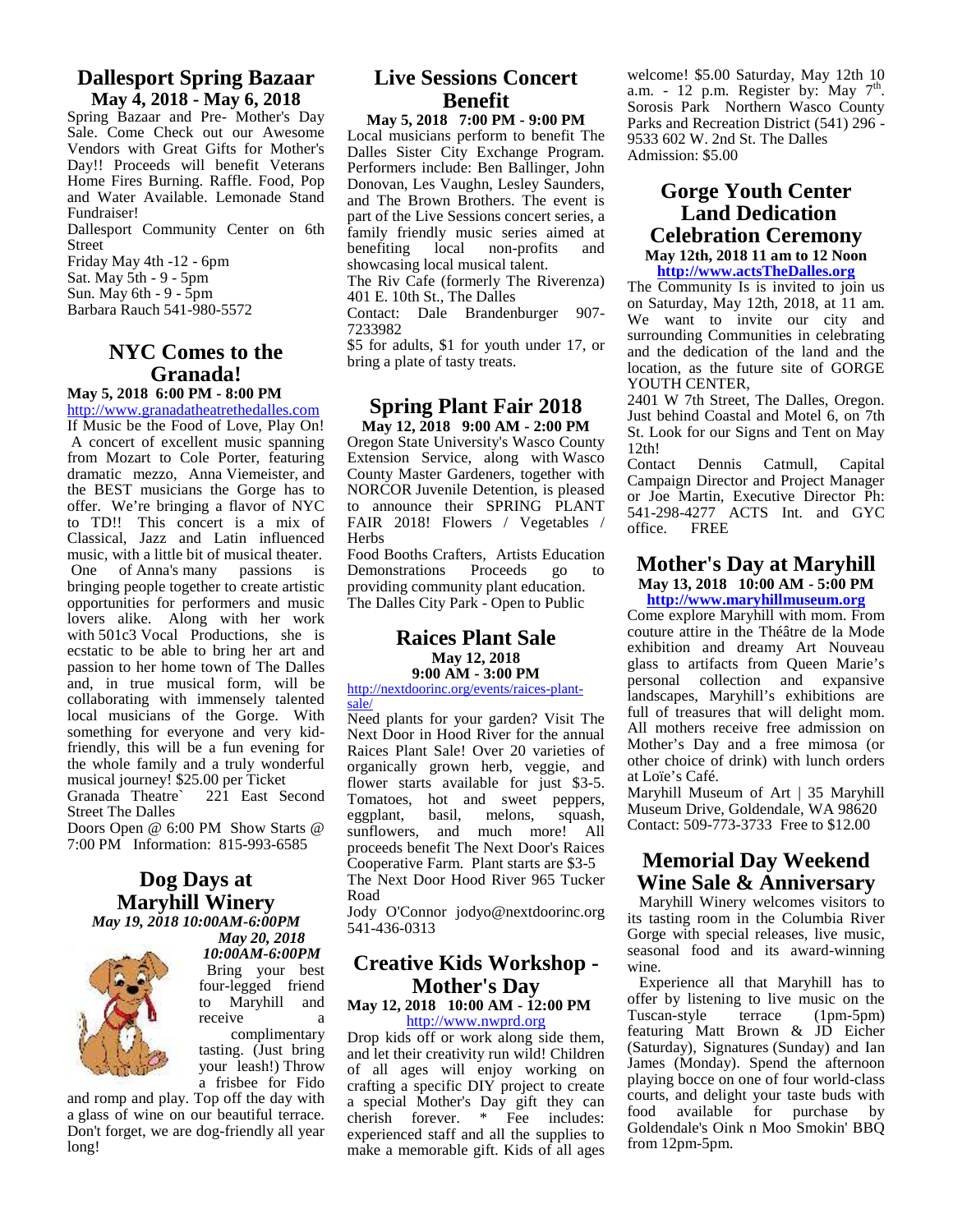# **Dallesport-Murdock Community Calendar**<br>Dallesport-Murdock Fire Dept. KCFD#6 Dallesport-Murdock Community Cour

 **630 Central Ave. P.O. Box 215-767-1252** 

 **Dallesport-Murdock Community Council**<br>136 6<sup>th</sup> Ave. P.O. Box 8

**Post Office hours are 8am-2pm M-F Sat. 7:30am-11:00 for package pick up only Phone 767-1577**

| <b>May 2018</b>                                                                                                    |                                                                                                              |                                                       |                                                                                                                                                                  |                                                  |                                                                                                                               |                                                                                                                                                      |  |  |  |
|--------------------------------------------------------------------------------------------------------------------|--------------------------------------------------------------------------------------------------------------|-------------------------------------------------------|------------------------------------------------------------------------------------------------------------------------------------------------------------------|--------------------------------------------------|-------------------------------------------------------------------------------------------------------------------------------|------------------------------------------------------------------------------------------------------------------------------------------------------|--|--|--|
| <b>Sun</b>                                                                                                         | <b>Mon</b>                                                                                                   | <b>Tue</b>                                            | <b>Wed</b>                                                                                                                                                       | <b>Thu</b>                                       | Fri                                                                                                                           | <b>Sat</b>                                                                                                                                           |  |  |  |
| <b>AA Meetings</b><br>Wednesdays<br>and Sundays<br>7pm Lyle<br><b>School Library</b><br>625 Keasey<br>360-870-3321 |                                                                                                              | <b>Senior Lunch</b><br>Lyle 11:30am<br><b>May Day</b> | $\overline{\mathbf{2}}$<br><b>Bookmobile</b><br><b>Lyle Market</b><br>9:45am-10:15am<br>Lyle Hi School -<br>10:25am12:30pm<br><b>Dallesport</b><br>1:45pm 3:00pm | 3                                                | 4<br><b>Senior</b><br><b>Advisory</b><br><b>Meeting</b><br>10:30am-12pm<br>To meet at the<br>Church on 6th Ave<br>this month. | 5 Cinco de Mayo<br><b>First Saturday</b><br><b>Breakfast</b><br><b>Lyle Lions</b><br><b>Club</b><br>7am-10am<br>"White Cane<br><b>Awareness Day"</b> |  |  |  |
| $6\phantom{a}$                                                                                                     | <b>Lyle Lions Club</b><br>meeting.<br>Potluck at 6:00<br>pm; Mtg. at 6:30<br>pm. Call 509-<br>365-2921       | 8<br><b>Senior Lunch</b><br>Lyle 11:30am              | g<br>Fire Dist. Biz<br>Meet 6pm<br><b>Commissioners</b><br>Meet 7pm<br><b>Water Dist.</b><br>Meet 6pm                                                            | 10<br>Community<br>Council<br><b>Meeting 7pm</b> | 11                                                                                                                            | $ 12\rangle$                                                                                                                                         |  |  |  |
| 13<br><b>Happy</b><br><b>Mother's Day</b>                                                                          | 14                                                                                                           | 15<br><b>Senior Lunch</b><br>Lyle 11:30am             | 16<br><b>Bookmobile</b><br><b>Lyle Market</b><br>9:45am-10:15am<br>Lyle Hi School -<br>10:25am12:30pm<br><b>Dallesport</b><br>1:45pm 3:00pm                      | 17                                               | 18<br><b>Airport Board</b><br><b>Meeting 7am</b><br>@Airport                                                                  | 19<br><b>Fire Dist</b><br><b>Breakfast</b><br><b>Fundraiser</b><br>@ Fire Hall<br>7-10am<br><b>Armed Forces</b><br><b>Day</b>                        |  |  |  |
| 20                                                                                                                 | 21<br><b>Lyle Lions Club</b><br>meeting.<br>Potluck at 6:00<br>pm; Mtg. at 6:30<br>pm. Call 509-<br>365-2921 | 22<br><b>Senior Lunch</b><br>Lyle 11:30am             | 23                                                                                                                                                               | 24                                               | 25                                                                                                                            | 26                                                                                                                                                   |  |  |  |
| 27                                                                                                                 | 28<br><b>Memorial Day</b>                                                                                    | 29<br><b>Senior Lunch</b><br>Lyle 11:30am             | 30<br><b>Bookmobile</b><br><b>Lyle Market</b><br>9:45am-10:15am<br>Lyle Hi School -<br>10:25am12:30pm<br><b>Dallesport</b><br>1:45pm 3:00pm                      | 31                                               | <b>Volunteer Firefighters</b><br>meet<br><b>Tuesdays 6pm</b><br><b>Dallesport Fire Hall</b>                                   |                                                                                                                                                      |  |  |  |